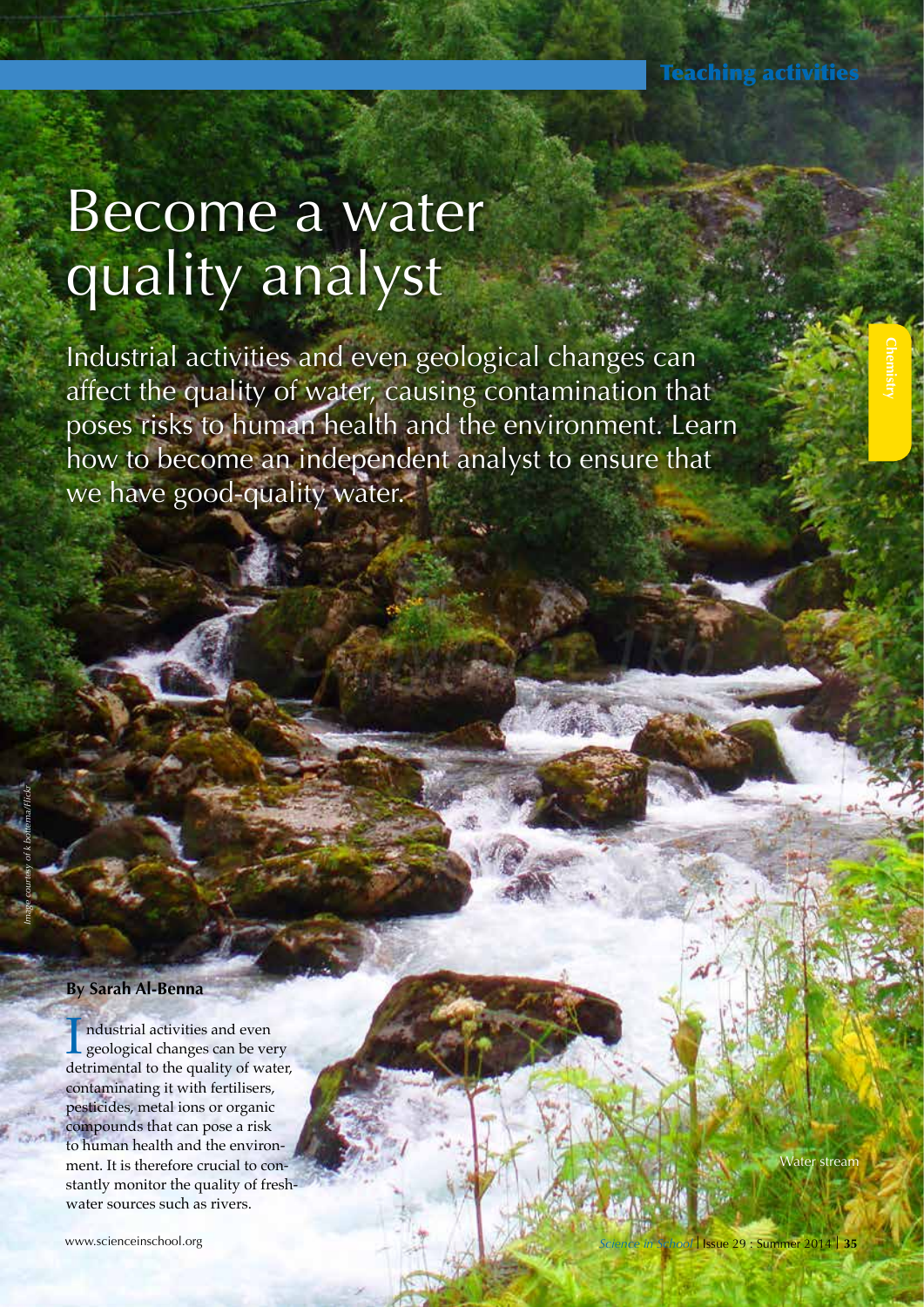Quality analysts are a key part of the process to keep us safe from polluted water. They regularly check water quality by performing quantitative analyses (such as determining the amount of an ion in a solution) on collected samples at various sites before, during and after water treatment.

In the following activity, students put themselves in the shoes of a water-quality analyst working next to a manufacturing plant similar to the Tata Steel site in Scunthorpe, UK. They will have to react to a specific scenario, perform the appropriate analyses, and determine whether the plant is removing thiocyanate from its waste water efficiently.

*Image courtesy of the Royal Society of Chemistry* 



Coal is converted to coke in coke ovens. Thiocyanate ions are a by-product.

#### **Thiocyanates: a ubiquitous poison**

Thiocyanate ions (SCN- ) are toxic to aquatic organisms and are known to affect the thyroid gland in humans, reducing the ability of the gland to produce the hormones necessary for the normal function of the body.

Thiocyanates can have many different origins. Coal gasification and the production of industrially useful chemicals from coal, for example, produce large quantities of thiocyanate ions, together with a large number of other toxic compounds such as phenols and ammonium. These byproducts are therefore constituents of the plant's waste water.

Thiocyanates can also be found where cyanide is used in the mining of precious metals. The cyanide is converted to thiocyanate by the reaction with sulfur, which is naturally found in ores:

#### $8 \text{ CN}^-$  +  $\text{S}^8$   $\rightarrow$  8 SCN<sup>-</sup>

Some pesticides also contain thiocyanate ions as their active, poisonous, compound.

Traces of thiocyanate are found naturally in the human body as a byproduct of the metabolism of cysteine and detoxification of cyanide – it is then excreted in the urine. It can be taken into the human body through smoking and is a by-product of the metabolism of some drugs used to treat hypertension.

#### **Microbes vs poison**

The process of removing thiocyanate ions from waste water takes place in huge open-air concrete tanks that contain activated sludge, a biologically active material comprising a range of micro-organisms that can break down thiocyanate ions and other contaminants into less dangerous compounds. The chemical reaction that takes place to neutralise thiocyanate is:



# **Ages 16–18**

Educational research has shown the value of placing theoretical ideas in 'live' project scenarios – or in real-world contexts. This practical activity is a good example of placing classical analytical chemistry in a real-world context. It also offers the opportunity to develop transferable skills in data processing and communication.

*Marie Walsh, Limerick Institute of Technology, Ireland*

### $SCN + 3H_2O + 2O_2$  $HCO_3^- + NH^{4+} + SO_4^{2-} + H^+$

**REVIEW**

This reaction is an example of bioremediation<sup>w1</sup>, a process in which microbes are used to clean up contaminated soil and groundwater. Plants may also be used to clean up

*Image courtesy of jetsandzeppelins/Flickr*



Pesticide sign in Manito Park in Spokane, WA, USA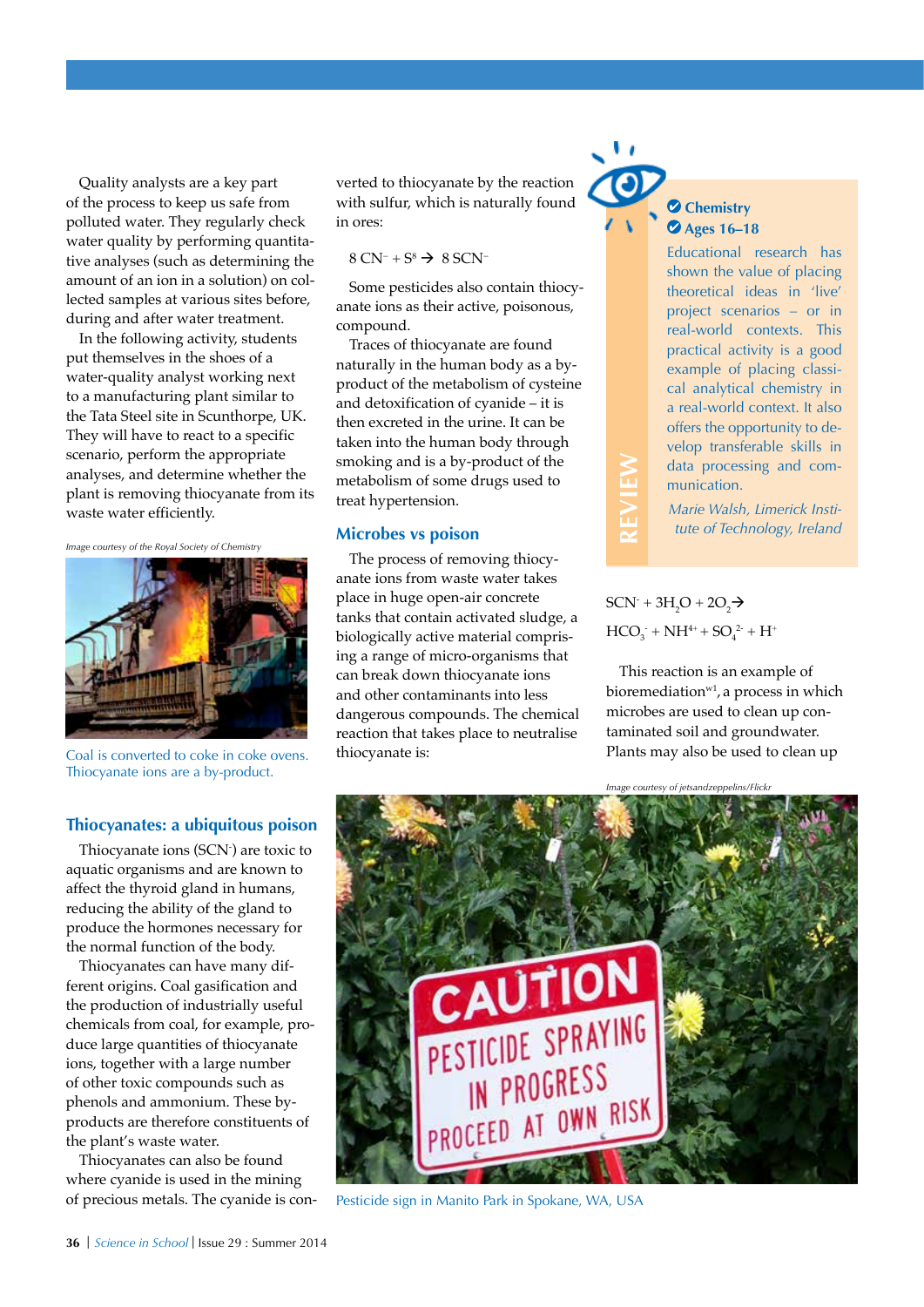## Teaching activities

contaminated land, in a process called phytoremediation<sup>w2</sup>.

Before and after treatment, water can easily be tested for the presence of thiocyanate ions. If the solution turns blood red upon the addition of iron(III) chloride, then thiocyanate ions are present, as per this equation:

 $\text{Fe}^{3+}$ <sub>(aq)</sub> + SCN<sup>-</sup><sub>(aq)</sub>  $\rightarrow$  [FeSCN]<sup>2+</sup><sub>(aq)</sub>

or, more fully,

 $[Fe(H<sub>2</sub>O)<sub>6</sub>]^{3+}$ <sub>(aq)</sub> + SCN<sup>-</sup><sub>(aq)</sub> →  $[Fe(H<sub>2</sub>O)<sub>5</sub>SCN]<sup>2+</sup><sub>(aq)</sub> + H<sub>2</sub>O<sub>(l)</sub>$ 

This reaction can be used for the quantitative analysis of low concentrations of thiocyanate ions. By using a colorimeter, you can measure the absorbance at 480 nm of the  $[Fe(H<sub>2</sub>O)<sub>5</sub>SCN]<sup>2+</sup> complex and deduce$ the precise concentration of thiocyanate ions, provided it is not too high. You can also use simple colour matching, although the results will be less precise and only qualitative.

#### **Scenario**

As explained in worksheet  $1^{\text{w3}}$ , the students should place themselves in the role of a quality analyst from a small independent quality control firm that checks results to ensure that they meet the requirements of the UK Environment Agency.

The effluent of an industrial plant such as the Tata Steel site in Scunthorpe is known to contain around 250 mg/dm3 (250 ppm) of thiocyanate ions. However, the safe level given by the UK Environment Agency is 10 mg/ dm3 , so the effluent is treated and the thiocyanate concentration is reduced to 1 mg/dm3 , well below safe limits. The thiocyanate ions are removed from the effluent before it is fed into the River Trent.

There has been a recent period of severe cold weather, which can affect the activity of micro-organisms. The company is concerned that this has affected its water treatment plant and has reduced its effectiveness at removing thiocyanate ions from waste water.

The water is normally analysed for thiocyanate at the plant three times a day using a simple test: an acidic solution of iron(III) chloride is added to the water sample and the concentration of thiocyanate is measured photometrically by measuring the absorbance due to the iron(III) thiocyanate complex. A total of 16 separate tests are carried out every week.Samples of incoming effluent and the water ready for discharge into the river are also taken back for accurate analysis.

The company's analysts have checked, but the company is seeking an independent analyst: you!

ndustrial landscape near ncouver, Canada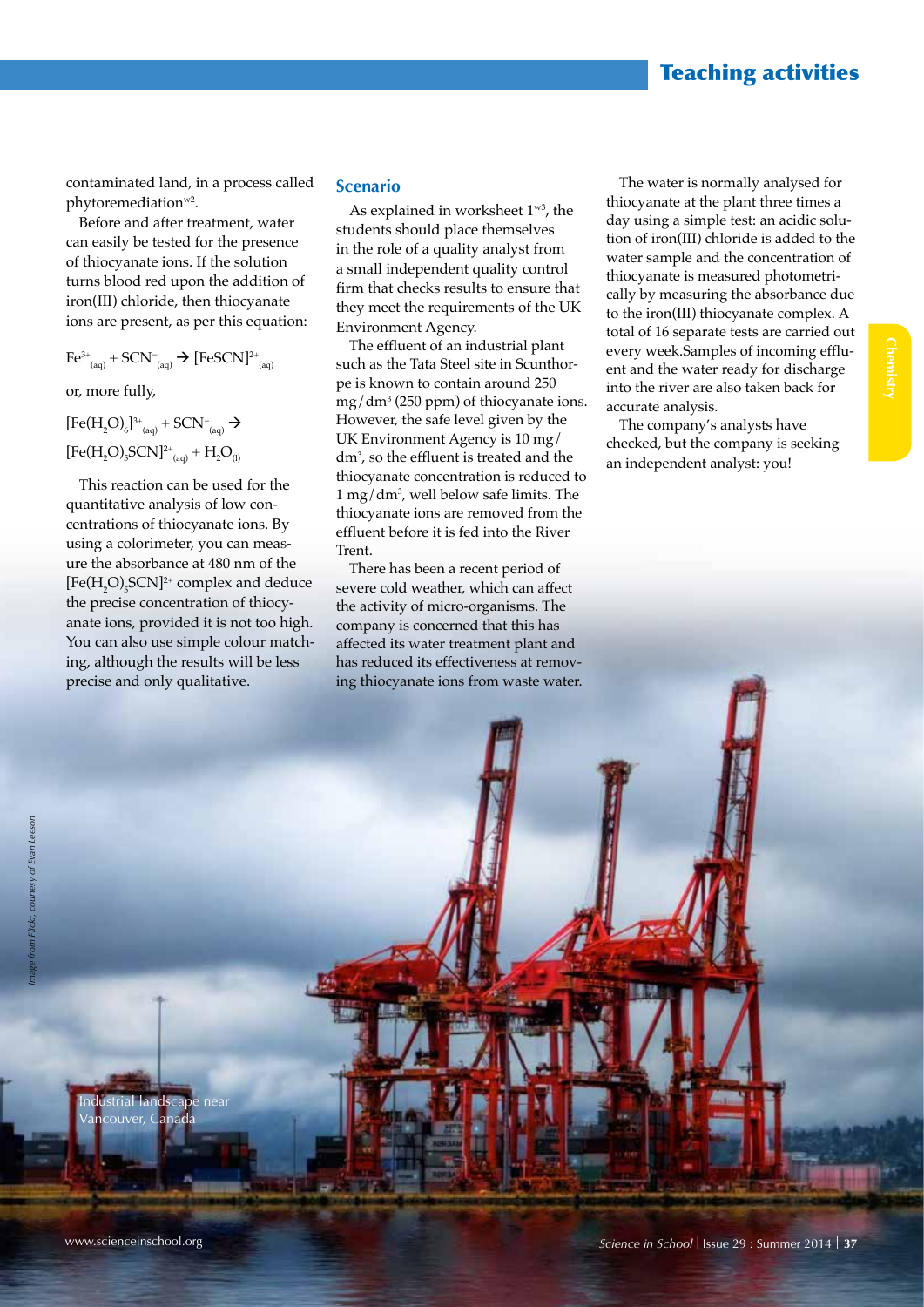# Become a water-quality analyst – general outline

#### **Safety note**

You should wear suitable eye and hand protection to handle acids and thiocyanates. You can check the safety guidelines on the *Science in School* website (www.scienceinschool.org/safety) and at the end of this print issue.

The following activity is aimed at students aged 16–18 and takes about 2 hours.

#### **Preparation work**

1.Make the following solutions in advance of the practical activity:

- a Solution of potassium thiocyanate (KSCN) at 250 mg/dm<sup>3</sup> (250 ppm) Dissolve 4.5 g potassium thiocyanate in 500 cm<sup>3</sup> of distilled water. Then dilute 50 cm<sup>3</sup> of this solution to 1 dm<sup>3</sup>: it is now at a concentration of 250 mg/dm<sup>3</sup> of thiocyanate ions.
- b Solution of acidic iron(III) chloride (FeCl<sub>3</sub>(H<sub>2</sub>O)<sub>6</sub>) at 0.41 mol/dm<sup>3</sup> Dissolve 50 g of FeCl<sub>3</sub>(H<sub>2</sub>O)<sub>6</sub>in about 250 cm<sup>3</sup> of a solution of hydrochloric acid (HCl) at 1 mol/dm<sup>3</sup>
- c Twelve labelled samples of different concentrations of thiocyanate ions
	- · Samples 1 to 4 represent water from the inlet pipe that goes into the waste water treatment plant. Dilute 10 times the solution of potassium thiocyanate at 250 mg/dm<sup>3</sup> to obtain a concentration of 25 mg/dm3 . It should then be slightly diluted to provide variation in concentration across the four samples.
	- · Samples 5 to 8 represent water taken from the pipe releasing effluent from the waste water treatment plant to the river. They should be made at a concentration of 5 mg/dm<sup>3</sup>: pipette 10 cm<sup>3</sup> of the solution of potassium thiocyanate at 250 mg/dm<sup>3</sup> into a 500 cm<sup>3</sup> volumetric flask and add distilled water up to the mark.
	- · Samples 9 to 12 represent the water from the settling-in tanks. They should be made by mixing the solution of potassium thiocyanate at 25 mg/dm<sup>3</sup> with an equal volume or twice the volume of distilled water. The exact proportions of thiocyanate solution to water are not critical.
- 2. Provide the students with a plan of the plant (figure 1), worksheet  $1^{\text{w3}}$  outlining the scenario, and worksheet 2<sup>w4</sup> describing all the details about the analysis process.
- 3.The students should write a letter to the company that operates the waste water treatment plant requesting samples for analysis. They should specify at what point in the flow of effluent through the plant they would like samples to be taken, how many samples they require and when they should be taken. They should also specify the quantity of each sample needed, how they should be taken and what kind of container they should be collected with.
- 4. The students should work in pairs to analyse their samples according to the method described in worksheet  $2^{w4}$ .

#### **Materials**

- · Burette
- · 7 volumetric flasks of 100 cm3
- · colorimeter and suitable filter (blue) a solution of the complex displays maximum absorption at 480 nm
- 30 cm<sup>3</sup> of a solution of potassium thiocyanate at 250 mg/dm<sup>3</sup> for the thiocyanate ions (250 ppm)
- 70 cm<sup>3</sup> of a solution of iron(III) chloride solution at 0.41 mol/dm<sup>3</sup>
- $\cdot$  10 cm<sup>3</sup> of a solution of unknown thiocyanate concentration (which you will need to test in your role as a quality analyst)

**ACTIVITY**

*Image from Flickr, courtesy of k bottema*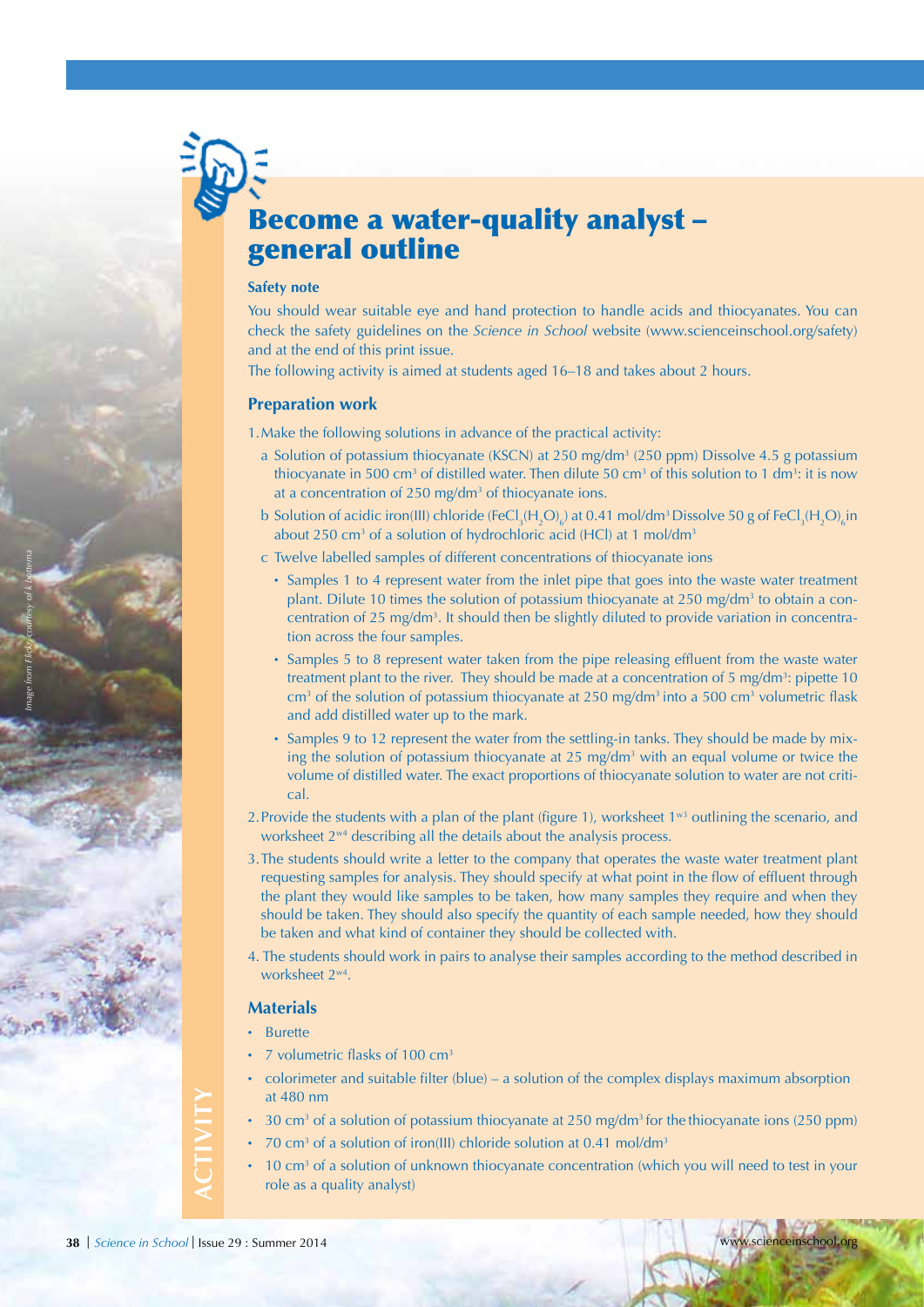## Teaching activities

*Image courtesy of the Royal Society of Chemistry*

#### **Procedure**

Care: Wear eye protection: the solution of iron(III) chloride is an irritant.

#### **1. Create a calibration graph**

- a. Fill three burettes, one with 250 mg/dm<sup>3</sup> potassium thiocyanate solution for the thiocyanate ions, one with distilled water, and one with the iron(III) chloride solution.
- b. To six 100  $\text{cm}^3$  volumetric flasks, add 0.0, 2.0, 4.0, 6.0, 8.0 and 10.0 cm<sup>3</sup> of the solution of 250 mg/dm<sup>3</sup> potassium thiocyanate and label them A to F.
- c. Add distilled water to each flask to bring the volume up to about 80  $\text{cm}^3$ .
- d. To each flask, add 10 cm<sup>3</sup> of the iron(III) chloride solution and then add distilled water to bring the volume



Inside the analytical laboratory at the Tata Steel plant







| up to 100 cm <sup>3</sup> . Mix the solutions thoroughly. | <b>Flask</b>                                              | A              | $\blacksquare$ | $\overline{C}$ D |                               |    |            |
|-----------------------------------------------------------|-----------------------------------------------------------|----------------|----------------|------------------|-------------------------------|----|------------|
|                                                           | Volume of<br>potassium<br>thiocyante<br>solution $(cm^3)$ |                |                |                  | $0.0$ $2.0$ $4.0$ $6.0$ $8.0$ |    | 10.0       |
|                                                           | Thiocyanate                                               | $\overline{0}$ | $5 \t10$       |                  |                               | 20 | $25$ (ppm) |

- e. Measure the absorbance of each solution using a colorimeter.
- f. Plot a graph of absorbance (*y* axis) against the concentration of thiocyanate ions in ppm (*x* axis) for the six solutions.

#### **2. Analyse the sample**

- a. Add 10 cm<sup>3</sup> of the solution of unknown thiocyanate concentration to a  $100 \text{ cm}^3$  volumetric flask and add distilled water to bring the volume in the flask up to about 80 cm3 .
- b. Add 10 cm<sup>3</sup> iron(III) chloride solution to the flask and then add distilled water to bring the volume up to 100 cm3 . Mix the solution thoroughly.
- c. Measure the absorbance of the solution using a colorimeter.
- d. Use the graph to find the concentration of thiocyanate ions in the unknown solution.
- **3.Write a report** to the waste water treatment company summarising your findings, including a recommendation about whether the effluent should be fed into the river or not. Students should describe the evidence on which their recommendation is based and comment on their confidence in the results, taking into account any percent error that may be involved in their analytic procedures.